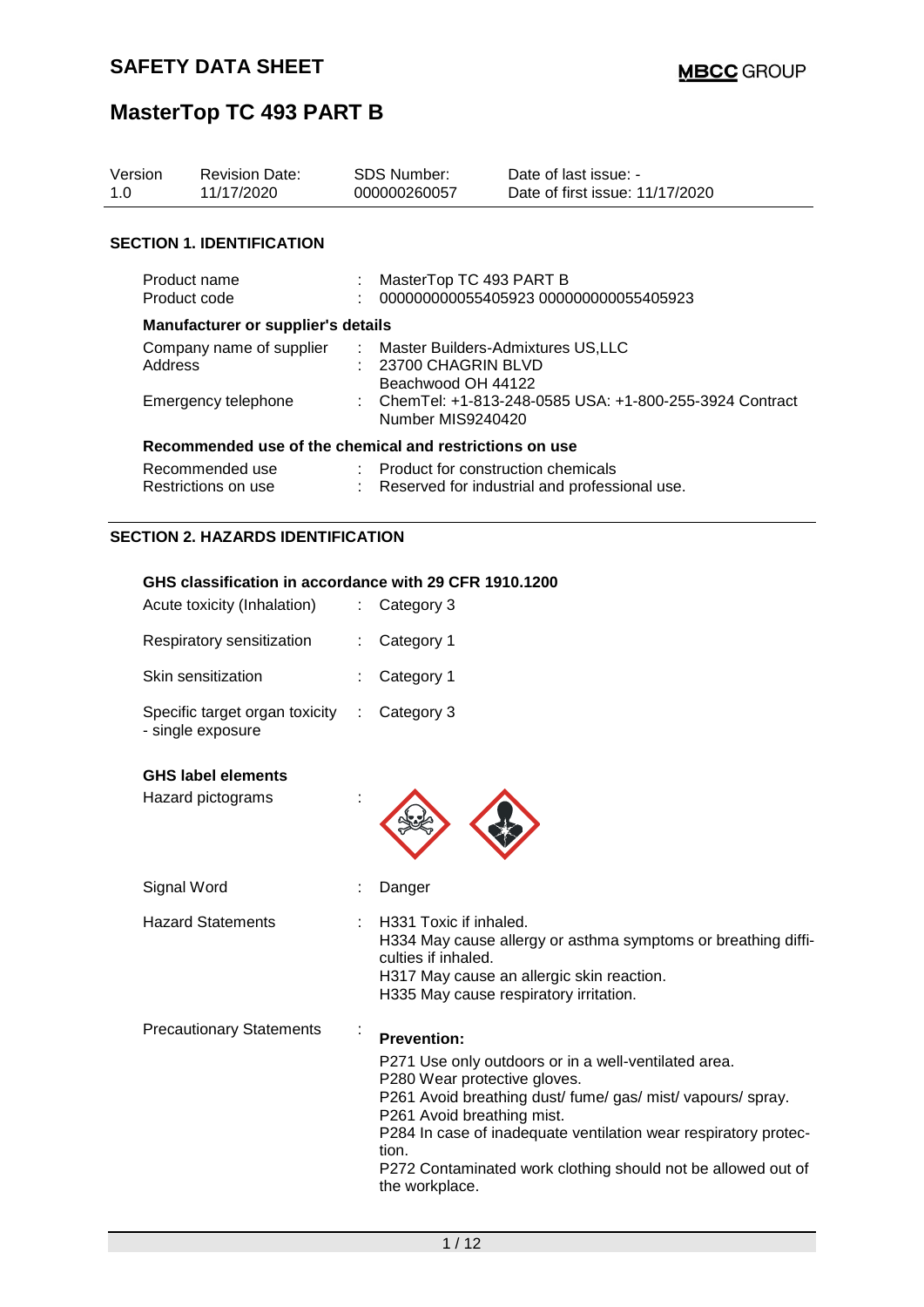| Version<br>1.0 | <b>Revision Date:</b><br>11/17/2020                      | <b>SDS Number:</b><br>000000260057                         |                                 | Date of last issue: -<br>Date of first issue: 11/17/2020                                                                                                                                                                                    |
|----------------|----------------------------------------------------------|------------------------------------------------------------|---------------------------------|---------------------------------------------------------------------------------------------------------------------------------------------------------------------------------------------------------------------------------------------|
|                |                                                          | <b>Response:</b><br>and water.<br>reuse.<br>CENTER/doctor. | keep comfortable for breathing. | P304 + P340 IF INHALED: Remove person to fresh air and<br>P303 + P352 IF ON SKIN (or hair): Wash with plenty of soap<br>P362 + P364 Take off contaminated clothing and wash it before<br>P308 + P311 IF exposed or concerned: Call a POISON |
|                |                                                          | Storage:<br>tightly closed.                                | P405 Store locked up.           | P403 + P233 Store in a well-ventilated place. Keep container                                                                                                                                                                                |
|                |                                                          | Disposal:                                                  | waste collection point.         | P501 Dispose of contents/container to appropriate hazardous                                                                                                                                                                                 |
|                | <b>Other hazards</b><br>None known.                      |                                                            |                                 |                                                                                                                                                                                                                                             |
|                | <b>SECTION 3. COMPOSITION/INFORMATION ON INGREDIENTS</b> |                                                            |                                 |                                                                                                                                                                                                                                             |
|                | Chemical nature                                          | No data available.                                         |                                 |                                                                                                                                                                                                                                             |
|                | <b>Components</b>                                        |                                                            |                                 |                                                                                                                                                                                                                                             |
|                | Chemical name                                            | CAS-No.                                                    |                                 | Concentration (% w/w)                                                                                                                                                                                                                       |
|                | (OLIGOMER) Hexamethylene diiso-                          |                                                            | 28182-81-2                      | $>= 75 - 100$                                                                                                                                                                                                                               |

#### **SECTION 4. FIRST AID MEASURES**

cyanate isocyanurate-type oligomers

| General advice          | : Move out of dangerous area.<br>Consult a physician.<br>Show this material safety data sheet to the doctor in attend-<br>ance.<br>Symptoms of poisoning may appear several hours later.<br>Do not leave the victim unattended.                                                              |
|-------------------------|----------------------------------------------------------------------------------------------------------------------------------------------------------------------------------------------------------------------------------------------------------------------------------------------|
| If inhaled              | Remove the affected individual into fresh air and keep the<br>person calm.<br>Assist in breathing if necessary.<br>Immediate medical attention required.<br>Call a physician or poison control center immediately.<br>If unconscious, place in recovery position and seek medical<br>advice. |
| In case of skin contact | : Wash affected areas thoroughly with soap and water.<br>If irritation develops, seek medical attention.<br>If on skin, rinse well with water.                                                                                                                                               |
| In case of eye contact  | : In case of contact with the eyes, rinse immediately for at least<br>15 minutes with plenty of water.                                                                                                                                                                                       |

1,6-hexamethylene diisocyanate  $822-06-0$   $> 0.2 - 0.3$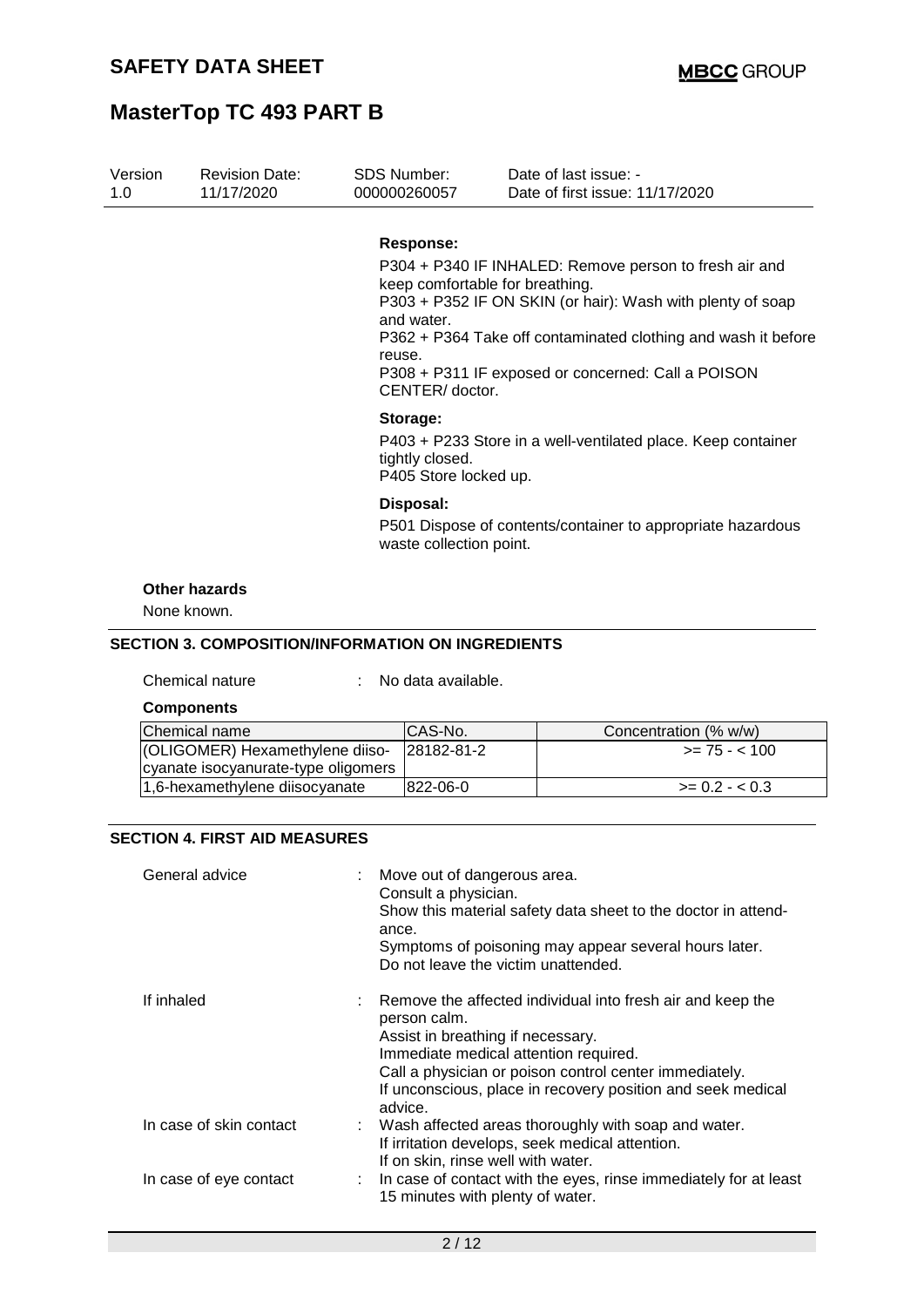| Version | <b>Revision Date:</b>       | <b>SDS Number:</b>                                          | Date of last issue: -                                                                                                                                                                                                                                                                                                                                                                                                                                                                                                                                                                                                                                                                    |  |  |
|---------|-----------------------------|-------------------------------------------------------------|------------------------------------------------------------------------------------------------------------------------------------------------------------------------------------------------------------------------------------------------------------------------------------------------------------------------------------------------------------------------------------------------------------------------------------------------------------------------------------------------------------------------------------------------------------------------------------------------------------------------------------------------------------------------------------------|--|--|
| 1.0     | 11/17/2020                  | 000000260057                                                | Date of first issue: 11/17/2020                                                                                                                                                                                                                                                                                                                                                                                                                                                                                                                                                                                                                                                          |  |  |
|         | If swallowed                |                                                             | Immediate medical attention required.<br>Flush eyes with water as a precaution.<br>Remove contact lenses.<br>Protect unharmed eye.<br>Keep eye wide open while rinsing.<br>If eye irritation persists, consult a specialist.<br>: Rinse mouth and then drink 200-300 ml of water.<br>Do NOT induce vomiting.<br>Never induce vomiting or give anything by mouth if the victim<br>is unconscious or having convulsions.<br>Immediate medical attention required.<br>Keep respiratory tract clear.<br>Do not give milk or alcoholic beverages.<br>Never give anything by mouth to an unconscious person.<br>If symptoms persist, call a physician.<br>Take victim immediately to hospital. |  |  |
| delayed | Most important symptoms     | Toxic if inhaled.                                           | May cause an allergic skin reaction.                                                                                                                                                                                                                                                                                                                                                                                                                                                                                                                                                                                                                                                     |  |  |
|         | and effects, both acute and | ties if inhaled.                                            | May cause allergy or asthma symptoms or breathing difficul-                                                                                                                                                                                                                                                                                                                                                                                                                                                                                                                                                                                                                              |  |  |
|         | Notes to physician          | May cause respiratory irritation.<br>Treat symptomatically. |                                                                                                                                                                                                                                                                                                                                                                                                                                                                                                                                                                                                                                                                                          |  |  |

#### **SECTION 5. FIRE-FIGHTING MEASURES**

| Suitable extinguishing media :                      |                       | Water spray<br>Foam<br>Dry powder<br>Carbon dioxide (CO2)                                                                                                                                                                                                                                                                                                                                                   |
|-----------------------------------------------------|-----------------------|-------------------------------------------------------------------------------------------------------------------------------------------------------------------------------------------------------------------------------------------------------------------------------------------------------------------------------------------------------------------------------------------------------------|
| Unsuitable extinguishing<br>media                   |                       | High volume water jet                                                                                                                                                                                                                                                                                                                                                                                       |
| Specific hazards during fire<br>fighting            | $\mathbb{Z}^{\times}$ | Do not allow run-off from fire fighting to enter drains or water<br>courses.                                                                                                                                                                                                                                                                                                                                |
| Hazardous combustion prod- :<br>ucts                |                       | nitrous gases<br>fumes/smoke<br>isocyanate<br>vapor                                                                                                                                                                                                                                                                                                                                                         |
| Further information                                 |                       | Keep containers cool by spraying with water if exposed to fire.<br>Dispose of fire debris and contaminated extinguishing water in<br>accordance with official regulations.<br>Collect contaminated fire extinguishing water separately. This<br>must not be discharged into drains.<br>Fire residues and contaminated fire extinguishing water must<br>be disposed of in accordance with local regulations. |
| Special protective equipment :<br>for fire-fighters |                       | Firefighters should be equipped with self-contained breathing<br>apparatus and turn-out gear.<br>Wear self-contained breathing apparatus for firefighting if nec-<br>essary.                                                                                                                                                                                                                                |

### **SECTION 6. ACCIDENTAL RELEASE MEASURES**

| Personal precautions, protec-: | Clear area.                  |
|--------------------------------|------------------------------|
| tive equipment and emer-       | Ensure adequate ventilation. |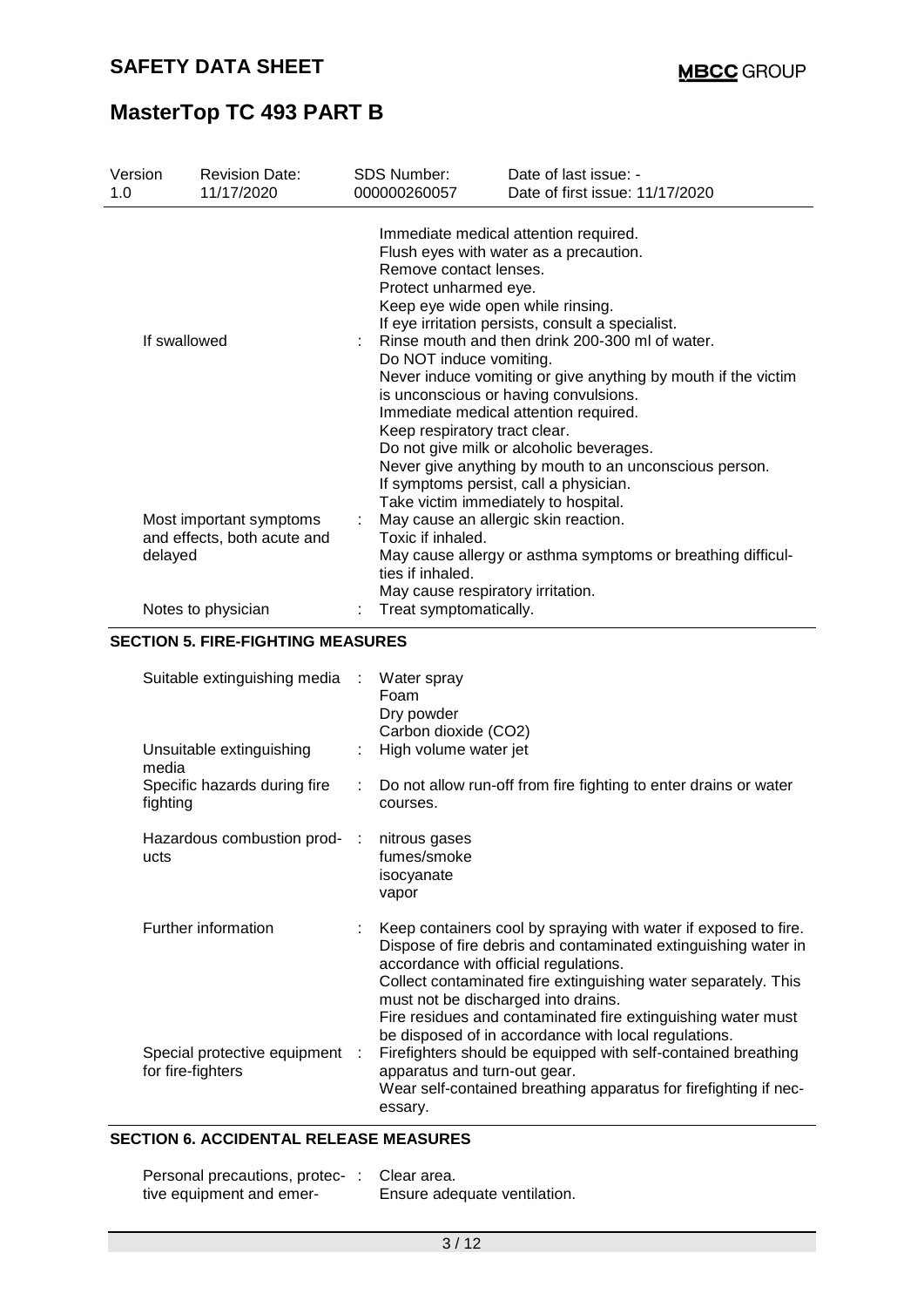| Version<br>1.0 | <b>Revision Date:</b><br>11/17/2020                      |   | <b>SDS Number:</b><br>000000260057                                                                                                                                                                                                         | Date of last issue: -<br>Date of first issue: 11/17/2020                                                                                                                                                                                                                                                                                                                                                                                                                                                                                                                                                                                                                                                                                                                                                                                                                                                                                                               |
|----------------|----------------------------------------------------------|---|--------------------------------------------------------------------------------------------------------------------------------------------------------------------------------------------------------------------------------------------|------------------------------------------------------------------------------------------------------------------------------------------------------------------------------------------------------------------------------------------------------------------------------------------------------------------------------------------------------------------------------------------------------------------------------------------------------------------------------------------------------------------------------------------------------------------------------------------------------------------------------------------------------------------------------------------------------------------------------------------------------------------------------------------------------------------------------------------------------------------------------------------------------------------------------------------------------------------------|
|                | gency procedures                                         |   | Ensure adequate ventilation.<br>Evacuate personnel to safe areas.                                                                                                                                                                          | Wear suitable personal protective clothing and equipment.<br>Use personal protective equipment.                                                                                                                                                                                                                                                                                                                                                                                                                                                                                                                                                                                                                                                                                                                                                                                                                                                                        |
|                | Environmental precautions                                |   | respective authorities.                                                                                                                                                                                                                    | Prevent product from entering drains.<br>Prevent further leakage or spillage if safe to do so.<br>If the product contaminates rivers and lakes or drains inform                                                                                                                                                                                                                                                                                                                                                                                                                                                                                                                                                                                                                                                                                                                                                                                                        |
|                | Methods and materials for<br>containment and cleaning up |   |                                                                                                                                                                                                                                            | Soak up with inert absorbent material (e.g. sand, silica gel,<br>acid binder, universal binder, sawdust).<br>Keep in suitable, closed containers for disposal.                                                                                                                                                                                                                                                                                                                                                                                                                                                                                                                                                                                                                                                                                                                                                                                                         |
|                | <b>SECTION 7. HANDLING AND STORAGE</b>                   |   |                                                                                                                                                                                                                                            |                                                                                                                                                                                                                                                                                                                                                                                                                                                                                                                                                                                                                                                                                                                                                                                                                                                                                                                                                                        |
|                | Advice on protection against<br>fire and explosion       | ÷ | Product is not explosive.                                                                                                                                                                                                                  |                                                                                                                                                                                                                                                                                                                                                                                                                                                                                                                                                                                                                                                                                                                                                                                                                                                                                                                                                                        |
|                |                                                          |   |                                                                                                                                                                                                                                            | Normal measures for preventive fire protection.                                                                                                                                                                                                                                                                                                                                                                                                                                                                                                                                                                                                                                                                                                                                                                                                                                                                                                                        |
|                | Advice on safe handling                                  |   | chines.<br>Avoid aerosol formation.<br>Protect against moisture.<br>hours before resealing.<br>Avoid formation of aerosol.<br>Do not breathe vapors/dust.<br>Avoid contact with skin and eyes.<br>plication area.<br>regulations.<br>used. | Provide suitable exhaust ventilation at the processing ma-<br>Ensure thorough ventilation of stores and work areas.<br>When handling heated product, vapours of the product should<br>be ventilated, and respiratory protection used.<br>Wear respiratory protection when spraying.<br>Danger of bursting when sealed gastight.<br>If bulging of drum occurs, transfer to well ventilated area,<br>puncture to relieve pressure, open vent and let stand for 48<br>Avoid exposure - obtain special instructions before use.<br>For personal protection see section 8.<br>Smoking, eating and drinking should be prohibited in the ap-<br>Provide sufficient air exchange and/or exhaust in work rooms.<br>Dispose of rinse water in accordance with local and national<br>Persons susceptible to skin sensitization problems or asthma,<br>allergies, chronic or recurrent respiratory disease should not<br>be employed in any process in which this mixture is being |
|                | Conditions for safe storage                              | ÷ | Prevent unauthorized access.<br>place.<br>kept upright to prevent leakage.<br>Observe label precautions.                                                                                                                                   | Keep container tightly closed in a dry and well-ventilated<br>Containers which are opened must be carefully resealed and<br>Electrical installations / working materials must comply with                                                                                                                                                                                                                                                                                                                                                                                                                                                                                                                                                                                                                                                                                                                                                                              |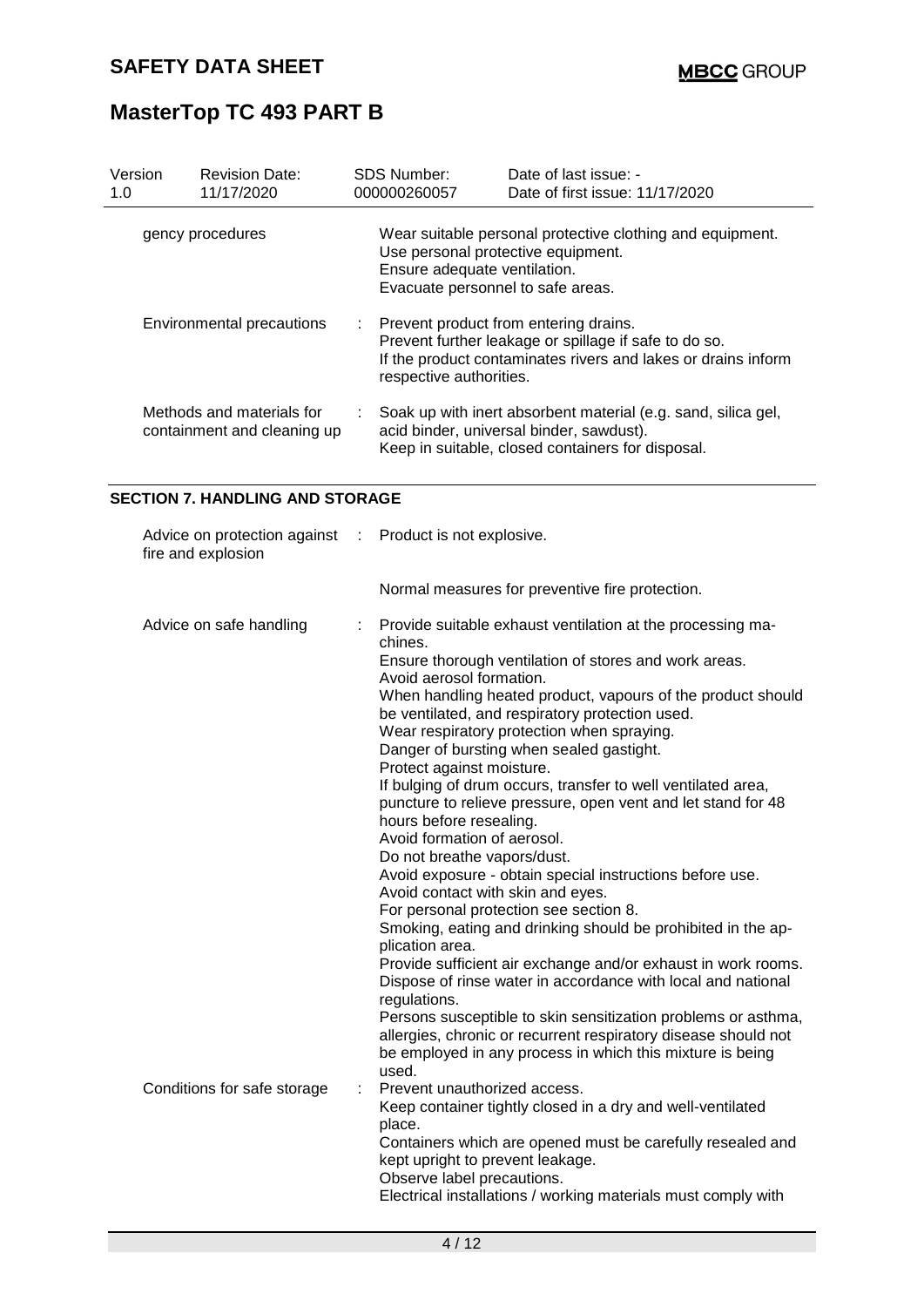| Version<br>1.0 | <b>Revision Date:</b><br>11/17/2020            |    | <b>SDS Number:</b><br>000000260057                                   | Date of last issue: -<br>Date of first issue: 11/17/2020                                                                   |
|----------------|------------------------------------------------|----|----------------------------------------------------------------------|----------------------------------------------------------------------------------------------------------------------------|
|                | Further information on stor-<br>age conditions |    | the technological safety standards.<br>Protect from direct sunlight. | : Keep only in the original container in a cool, dry, well-<br>ventilated place away from ignition sources, heat or flame. |
|                | Materials to avoid                             | ÷. | Observe VCI storage rules.                                           |                                                                                                                            |
|                | Further information on stor-<br>age stability  |    | $\therefore$ No data available                                       |                                                                                                                            |

#### **SECTION 8. EXPOSURE CONTROLS/PERSONAL PROTECTION**

| Components                          | CAS-No.  | Value type<br>(Form of<br>exposure) | Control parame-<br>ters / Permissible<br>concentration | <b>Basis</b>     |
|-------------------------------------|----------|-------------------------------------|--------------------------------------------------------|------------------|
| 1,6-hexamethylene diisocya-<br>nate | 822-06-0 | <b>TWA value</b>                    | $0.005$ ppm                                            | <b>ACGIHTLV</b>  |
|                                     |          | Ceil Time                           | $0.020$ ppm<br>$0.140$ mg/m3                           | <b>NIOSH</b>     |
|                                     |          | <b>REL</b> value                    | $0.005$ ppm<br>$0.035$ mg/m $3$                        | <b>NIOSH</b>     |
|                                     |          | <b>TWA</b>                          | $0.005$ ppm                                            | <b>ACGIH</b>     |
|                                     |          | <b>TWA</b>                          | $0.005$ ppm<br>$0.035$ mg/m $3$                        | <b>NIOSH REL</b> |
|                                     |          | С                                   | $0.02$ ppm<br>$0.14$ mg/m3                             | <b>NIOSH REL</b> |

#### **Ingredients with workplace control parameters**

| <b>Engineering measures</b> |  |
|-----------------------------|--|
|-----------------------------|--|

**Engineering measures** : No applicable information available.

| Personal protective equipment    |                                                                                                                                                                                                                                                                                                                                                                                                                                                                                                                                                                                                                                                                                                                                             |  |  |  |  |  |
|----------------------------------|---------------------------------------------------------------------------------------------------------------------------------------------------------------------------------------------------------------------------------------------------------------------------------------------------------------------------------------------------------------------------------------------------------------------------------------------------------------------------------------------------------------------------------------------------------------------------------------------------------------------------------------------------------------------------------------------------------------------------------------------|--|--|--|--|--|
| Respiratory protection<br>t.     | When workers are facing concentrations above the occupa-<br>tional exposure limits they must use appropriate certified<br>respirators.<br>When atmospheric levels may exceed the occupational ex-<br>posure limit (PEL or TLV) NIOSH-certified air-purifying respi-<br>rators equipped with an organic vapor sorbent and particulate<br>filter can be used as long as appropriate precautions and<br>change out schedules are in place.<br>For emergency or non-routine, high exposure situations, in-<br>cluding confined space entry, use a NIOSH-certified full face-<br>piece pressure demand self-contained breathing apparatus<br>(SCBA) or a full facepiece pressure demand supplied-air<br>respirator (SAR) with escape provisions. |  |  |  |  |  |
| Hand protection                  |                                                                                                                                                                                                                                                                                                                                                                                                                                                                                                                                                                                                                                                                                                                                             |  |  |  |  |  |
| <b>Remarks</b><br>Eye protection | Chemical resistant protective gloves should be worn to pre-<br>vent all skin contact. Suitable materials may include chloro-<br>prene rubber (Neoprene) nitrile rubber (Buna N) chlorinated<br>polyethylene polyvinylchloride (Pylox) butyl rubber fluoroelas-<br>tomer (Viton) depending upon conditions of use.<br>The suitability for a specific workplace should be discussed<br>with the producers of the protective gloves.<br>Tightly fitting safety goggles (chemical goggles).                                                                                                                                                                                                                                                     |  |  |  |  |  |
|                                  |                                                                                                                                                                                                                                                                                                                                                                                                                                                                                                                                                                                                                                                                                                                                             |  |  |  |  |  |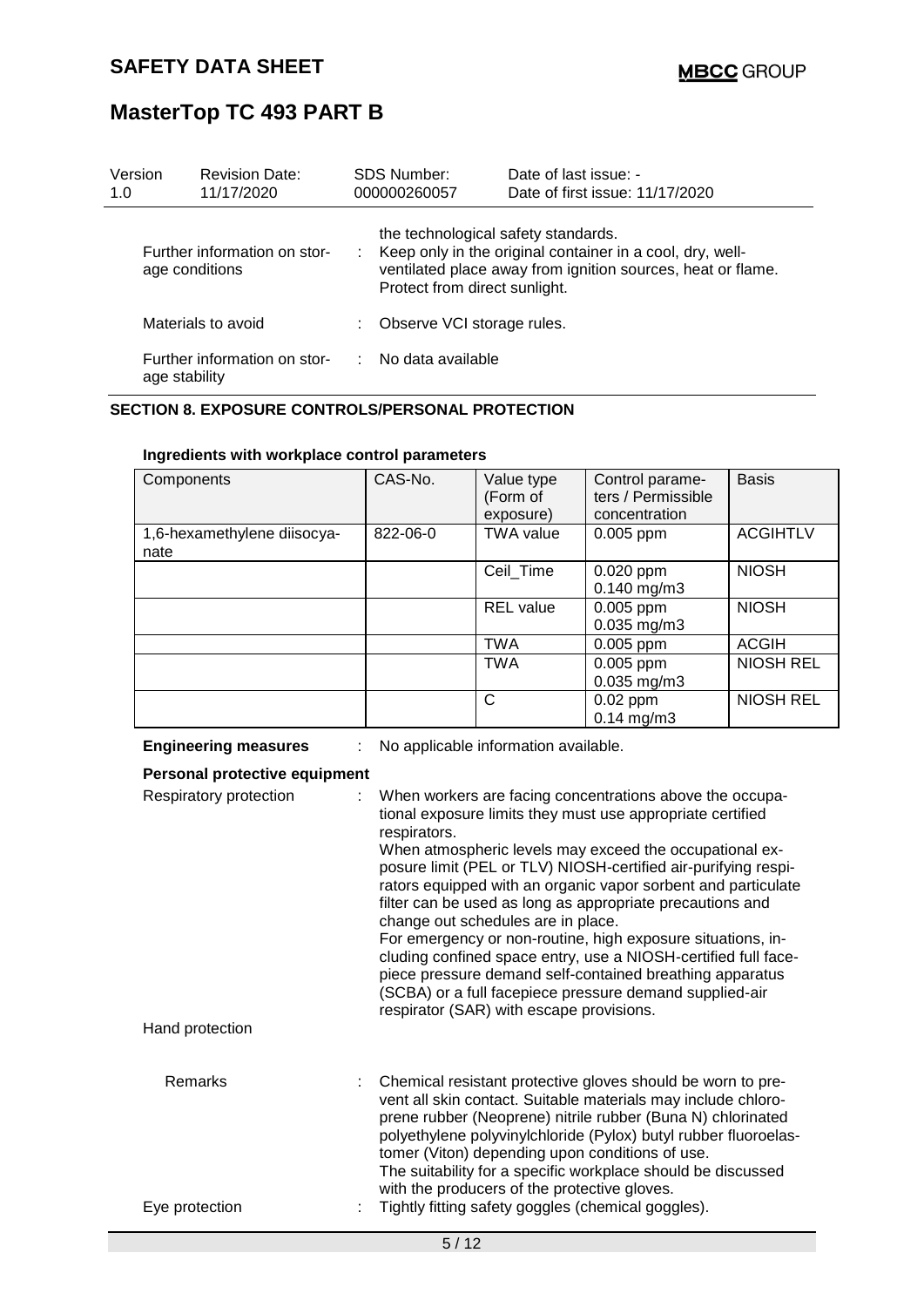| Version<br>1.0 | <b>Revision Date:</b><br>11/17/2020 | <b>SDS Number:</b><br>000000260057                            | Date of last issue: -<br>Date of first issue: 11/17/2020                                                                                                                                                                                                                          |
|----------------|-------------------------------------|---------------------------------------------------------------|-----------------------------------------------------------------------------------------------------------------------------------------------------------------------------------------------------------------------------------------------------------------------------------|
|                |                                     | Tightly fitting safety goggles                                | Wear face shield if splashing hazard exists.<br>Eye wash bottle with pure water                                                                                                                                                                                                   |
|                | Skin and body protection            | skin contact.<br>saran-coated material<br>Impervious clothing | Cover as much of the exposed skin as possible to prevent all<br>Suitable materials may include<br>depending upon conditions of use.<br>Choose body protection according to the amount and con-                                                                                    |
|                | Protective measures                 | cessible.                                                     | centration of the dangerous substance at the work place.<br>Wear protective clothing as necessary to prevent contact.<br>Eye wash fountains and safety showers must be easily ac-<br>Observe the appropriate PEL or TLV value.                                                    |
|                | Hygiene measures                    | When using do not smoke.<br>the product.                      | Wash soiled clothing immediately.<br>Remove contaminated clothing immediately and clean before<br>re-use or dispose it if necessary.<br>Avoid contact with skin, eyes and clothing.<br>When using do not eat or drink.<br>Wash hands before breaks and immediately after handling |

### **SECTION 9. PHYSICAL AND CHEMICAL PROPERTIES**

|                                 | viscous                                                  |
|---------------------------------|----------------------------------------------------------|
|                                 | amber to yellowish                                       |
|                                 | odorless                                                 |
|                                 | No data available                                        |
|                                 | No applicable information available.                     |
|                                 | $>$ 397 °F $/$ > 203 °C<br>(1 hPa)                       |
|                                 | 334 °F / 168 °C                                          |
|                                 | Method: closed cup<br>334 °F / 168 °C                    |
|                                 | Method: closed cup                                       |
|                                 | No applicable information available.                     |
| ÷.                              | not highly flammable<br>Method: derived from flash point |
| Upper explosion limit / Upper : | No applicable information available.                     |
| Lower explosion limit / Lower : | No applicable information available.                     |
|                                 |                                                          |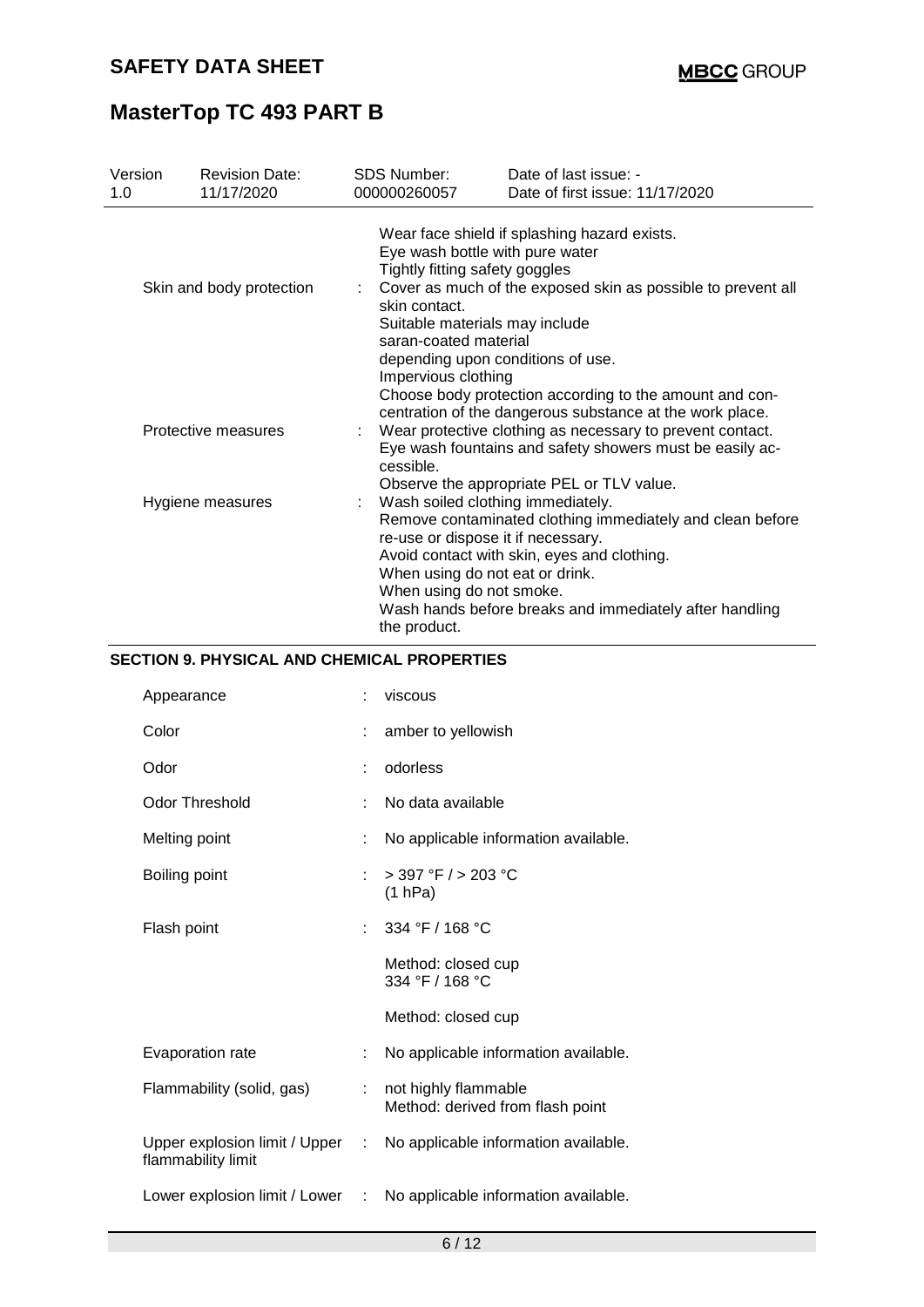### **SAFETY DATA SHEET**

# **MasterTop TC 493 PART B**

| Version<br>1.0 |                 | <b>Revision Date:</b><br>11/17/2020 |   | <b>SDS Number:</b><br>000000260057 | Date of last issue: -<br>Date of first issue: 11/17/2020 |
|----------------|-----------------|-------------------------------------|---|------------------------------------|----------------------------------------------------------|
|                |                 | flammability limit                  |   |                                    |                                                          |
|                | Vapor pressure  |                                     |   |                                    | No applicable information available.                     |
|                |                 | Relative vapor density              |   |                                    | No applicable information available.                     |
|                |                 | Relative density                    |   | 1.16 (77 °F / 25 °C)               |                                                          |
|                | Density         |                                     |   | 1.16 g/cm3 (77 °F / 25 °C)         |                                                          |
|                |                 |                                     |   | 9.65 lb/USg (77 °F / 25 °C)        |                                                          |
|                | Solubility(ies) | Water solubility                    |   | hydrolyzes                         |                                                          |
|                |                 | Solubility in other solvents        | ÷ |                                    | No applicable information available.                     |
|                | octanol/water   | Partition coefficient: n-           |   |                                    | No applicable information available.                     |
|                |                 | Autoignition temperature            |   | No data available                  |                                                          |
|                |                 | Decomposition temperature           |   | scribed/indicated.                 | No decomposition if stored and handled as pre-           |
|                | Viscosity       | Viscosity, dynamic                  | t |                                    | No applicable information available.                     |
|                |                 | Viscosity, kinematic                |   |                                    | No applicable information available.                     |
|                |                 | Sublimation point                   |   |                                    | No applicable information available.                     |
|                |                 | Molecular weight                    |   | No data available                  |                                                          |

#### **SECTION 10. STABILITY AND REACTIVITY**

| Reactivity                                |    | No decomposition if stored and applied as directed.                                   |
|-------------------------------------------|----|---------------------------------------------------------------------------------------|
| Chemical stability                        | ÷. | No decomposition if stored and applied as directed.                                   |
| Possibility of hazardous reac- :<br>tions |    | No decomposition if stored and applied as directed.                                   |
| Conditions to avoid                       |    | See SDS section 7 - Handling and storage.                                             |
| Incompatible materials                    |    | Strong acids                                                                          |
|                                           |    | Strong bases                                                                          |
|                                           |    | Strong oxidizing agents                                                               |
|                                           |    | Strong reducing agents                                                                |
| Hazardous decomposition<br>products       | ÷. | No hazardous decomposition products if stored and handled<br>as prescribed/indicated. |

#### **SECTION 11. TOXICOLOGICAL INFORMATION**

#### **Acute toxicity**

Toxic if inhaled.

#### **Product:**

Acute oral toxicity : Remarks: No applicable information available.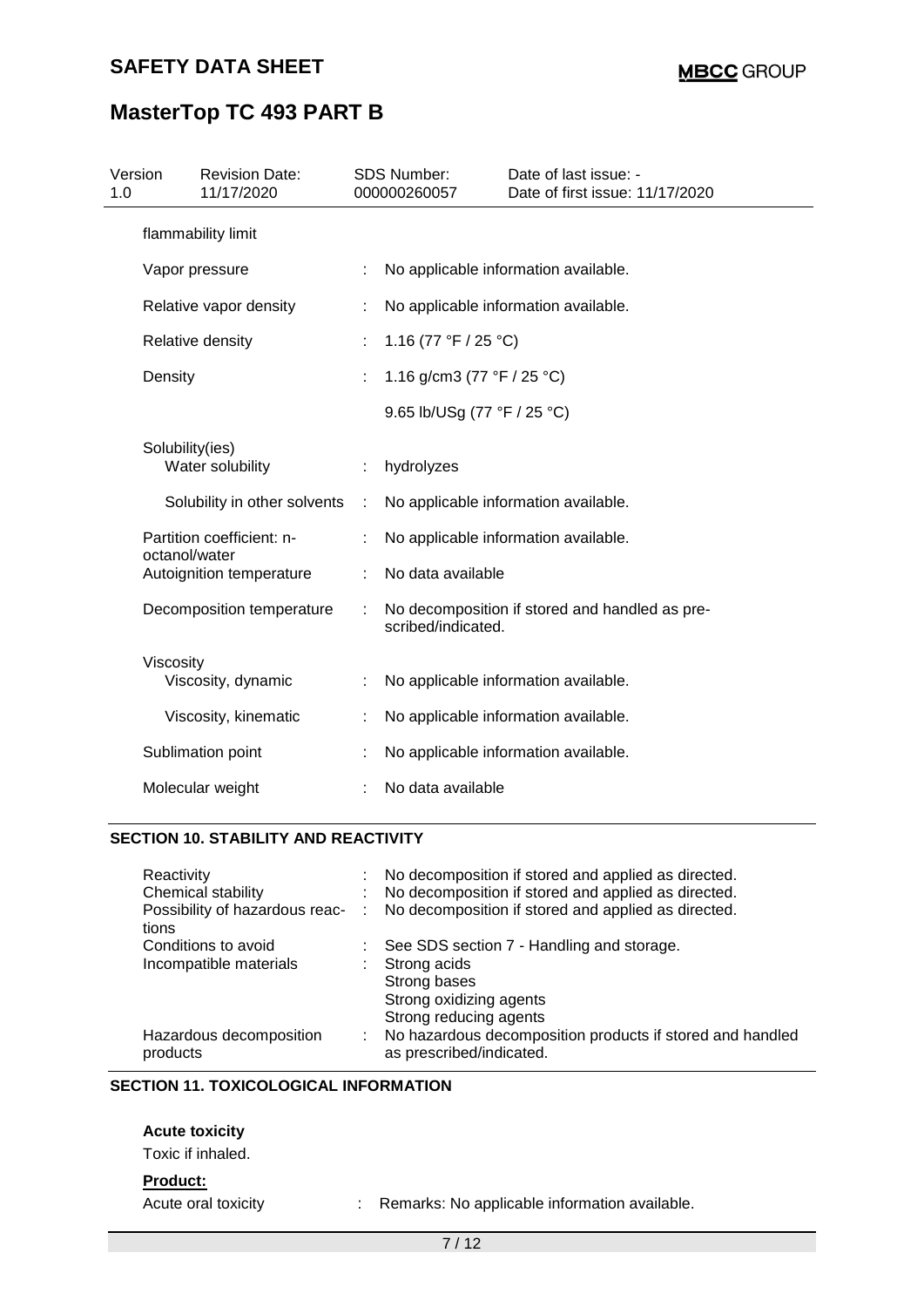| Version<br>1.0                                                                     |                                                                          | <b>Revision Date:</b><br>11/17/2020                        | SDS Number:<br>000000260057                                                |                                                    | Date of last issue: -<br>Date of first issue: 11/17/2020    |  |  |  |
|------------------------------------------------------------------------------------|--------------------------------------------------------------------------|------------------------------------------------------------|----------------------------------------------------------------------------|----------------------------------------------------|-------------------------------------------------------------|--|--|--|
|                                                                                    |                                                                          |                                                            |                                                                            |                                                    |                                                             |  |  |  |
|                                                                                    | Acute inhalation toxicity                                                |                                                            |                                                                            | : $ATE: 0.94$ mg/l<br>Remarks: Determined for mist |                                                             |  |  |  |
|                                                                                    |                                                                          | Acute dermal toxicity                                      | $\mathbb{Z}^{\times}$                                                      |                                                    | Remarks: No applicable information available.               |  |  |  |
| <b>Skin corrosion/irritation</b><br>Not classified based on available information. |                                                                          |                                                            |                                                                            |                                                    |                                                             |  |  |  |
|                                                                                    | Product:                                                                 |                                                            |                                                                            |                                                    |                                                             |  |  |  |
|                                                                                    | Remarks                                                                  |                                                            | ÷                                                                          | May cause skin irritation and/or dermatitis.       |                                                             |  |  |  |
|                                                                                    |                                                                          | Serious eye damage/eye irritation                          |                                                                            |                                                    |                                                             |  |  |  |
|                                                                                    |                                                                          | Not classified based on available information.             |                                                                            |                                                    |                                                             |  |  |  |
|                                                                                    | Product:<br>Remarks                                                      |                                                            | and the skin.                                                              |                                                    | Vapors may cause irritation to the eyes, respiratory system |  |  |  |
|                                                                                    | Respiratory or skin sensitization                                        |                                                            |                                                                            |                                                    |                                                             |  |  |  |
|                                                                                    |                                                                          | <b>Skin sensitization</b>                                  |                                                                            |                                                    |                                                             |  |  |  |
|                                                                                    | May cause an allergic skin reaction.<br><b>Respiratory sensitization</b> |                                                            |                                                                            |                                                    |                                                             |  |  |  |
|                                                                                    |                                                                          |                                                            |                                                                            |                                                    |                                                             |  |  |  |
|                                                                                    |                                                                          |                                                            | May cause allergy or asthma symptoms or breathing difficulties if inhaled. |                                                    |                                                             |  |  |  |
|                                                                                    |                                                                          | <b>Product:</b><br><b>Remarks</b><br>Causes sensitization. |                                                                            |                                                    |                                                             |  |  |  |
|                                                                                    | <b>Germ cell mutagenicity</b>                                            |                                                            |                                                                            |                                                    |                                                             |  |  |  |
|                                                                                    |                                                                          | Not classified based on available information.             |                                                                            |                                                    |                                                             |  |  |  |
|                                                                                    |                                                                          | <b>Carcinogenicity</b>                                     |                                                                            |                                                    |                                                             |  |  |  |
|                                                                                    |                                                                          | Not classified based on available information.             |                                                                            |                                                    |                                                             |  |  |  |
|                                                                                    |                                                                          | <b>Reproductive toxicity</b>                               |                                                                            |                                                    |                                                             |  |  |  |
|                                                                                    |                                                                          | Not classified based on available information.             |                                                                            |                                                    |                                                             |  |  |  |
|                                                                                    | <b>STOT-single exposure</b><br>May cause respiratory irritation.         |                                                            |                                                                            |                                                    |                                                             |  |  |  |
|                                                                                    | <b>STOT-repeated exposure</b>                                            |                                                            |                                                                            |                                                    |                                                             |  |  |  |
|                                                                                    | Not classified based on available information.                           |                                                            |                                                                            |                                                    |                                                             |  |  |  |
|                                                                                    |                                                                          | <b>Aspiration toxicity</b>                                 |                                                                            |                                                    |                                                             |  |  |  |
|                                                                                    |                                                                          | Not classified based on available information.             |                                                                            |                                                    |                                                             |  |  |  |
|                                                                                    |                                                                          | <b>Further information</b>                                 |                                                                            |                                                    |                                                             |  |  |  |
|                                                                                    | Product:                                                                 |                                                            |                                                                            |                                                    |                                                             |  |  |  |
|                                                                                    | Remarks                                                                  |                                                            |                                                                            | No data available                                  |                                                             |  |  |  |
|                                                                                    |                                                                          |                                                            |                                                                            |                                                    |                                                             |  |  |  |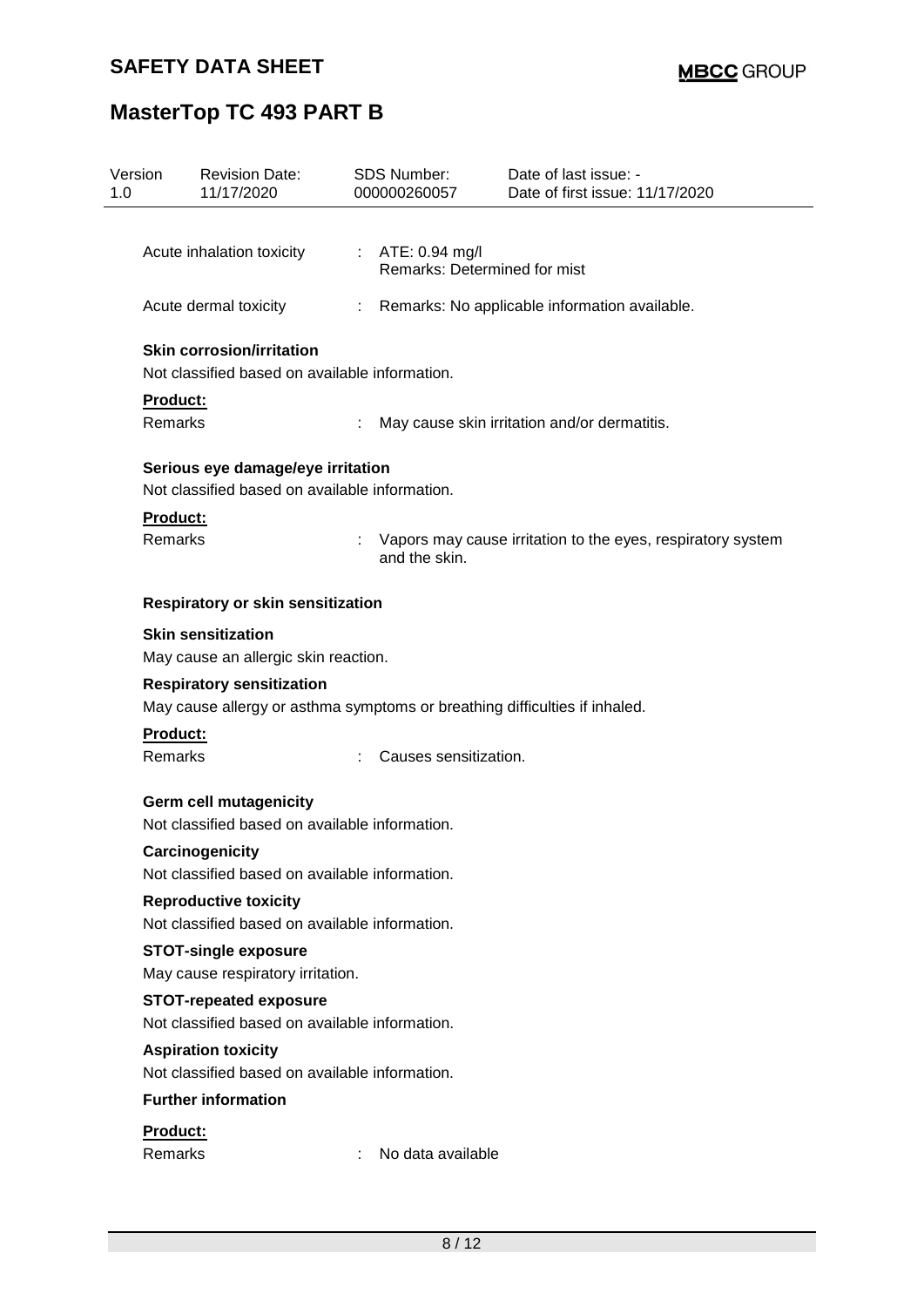| Version<br>1.0 | <b>Revision Date:</b><br>11/17/2020          | <b>SDS Number:</b><br>000000260057                          | Date of last issue: -<br>Date of first issue: 11/17/2020                                                                                                                                     |
|----------------|----------------------------------------------|-------------------------------------------------------------|----------------------------------------------------------------------------------------------------------------------------------------------------------------------------------------------|
|                | <b>SECTION 12. ECOLOGICAL INFORMATION</b>    |                                                             |                                                                                                                                                                                              |
|                | <b>Ecotoxicity</b><br>No data available      |                                                             |                                                                                                                                                                                              |
|                | <b>Persistence and degradability</b>         |                                                             |                                                                                                                                                                                              |
|                | No data available                            |                                                             |                                                                                                                                                                                              |
|                | <b>Bioaccumulative potential</b>             |                                                             |                                                                                                                                                                                              |
|                | Components:                                  |                                                             |                                                                                                                                                                                              |
|                |                                              |                                                             | (OLIGOMER) Hexamethylene diisocyanate isocyanurate-type oligomers:                                                                                                                           |
|                | Partition coefficient: n-                    | Remarks: unmeasurable                                       |                                                                                                                                                                                              |
|                | octanol/water                                | log Pow: 9.81 (77 °F / 25 °C)<br>Method: other (calculated) |                                                                                                                                                                                              |
|                | 1,6-hexamethylene diisocyanate:              |                                                             |                                                                                                                                                                                              |
|                | Partition coefficient: n-<br>octanol/water   | Remarks: unmeasurable                                       |                                                                                                                                                                                              |
|                | <b>Mobility in soil</b><br>No data available |                                                             |                                                                                                                                                                                              |
|                | Other adverse effects                        |                                                             |                                                                                                                                                                                              |
|                | <b>Product:</b>                              |                                                             |                                                                                                                                                                                              |
| mation         | Additional ecological infor-                 | t.<br>harmful to aquatic organisms.<br>components.          | There is a high probability that the product is not acutely<br>The product has not been tested. The statements on ecotoxi-<br>cology have been derived from the properties of the individual |
|                | <b>SECTION 13. DISPOSAL CONSIDERATIONS</b>   |                                                             |                                                                                                                                                                                              |
|                | <b>Disposal methods</b>                      |                                                             |                                                                                                                                                                                              |
|                | Waste from residues                          | tions.<br>cal or used container.                            | Dispose of in accordance with national, state and local regula-<br>Do not contaminate ponds, waterways or ditches with chemi-<br>Do not discharge into drains/surface waters/groundwater.    |

#### **SECTION 14. TRANSPORT INFORMATION**

#### **International Regulations**

**UNRTDG** Not regulated as a dangerous good

Contaminated packaging : Contaminated packaging should be emptied as far as possible

stance/product.

and disposed of in the same manner as the sub-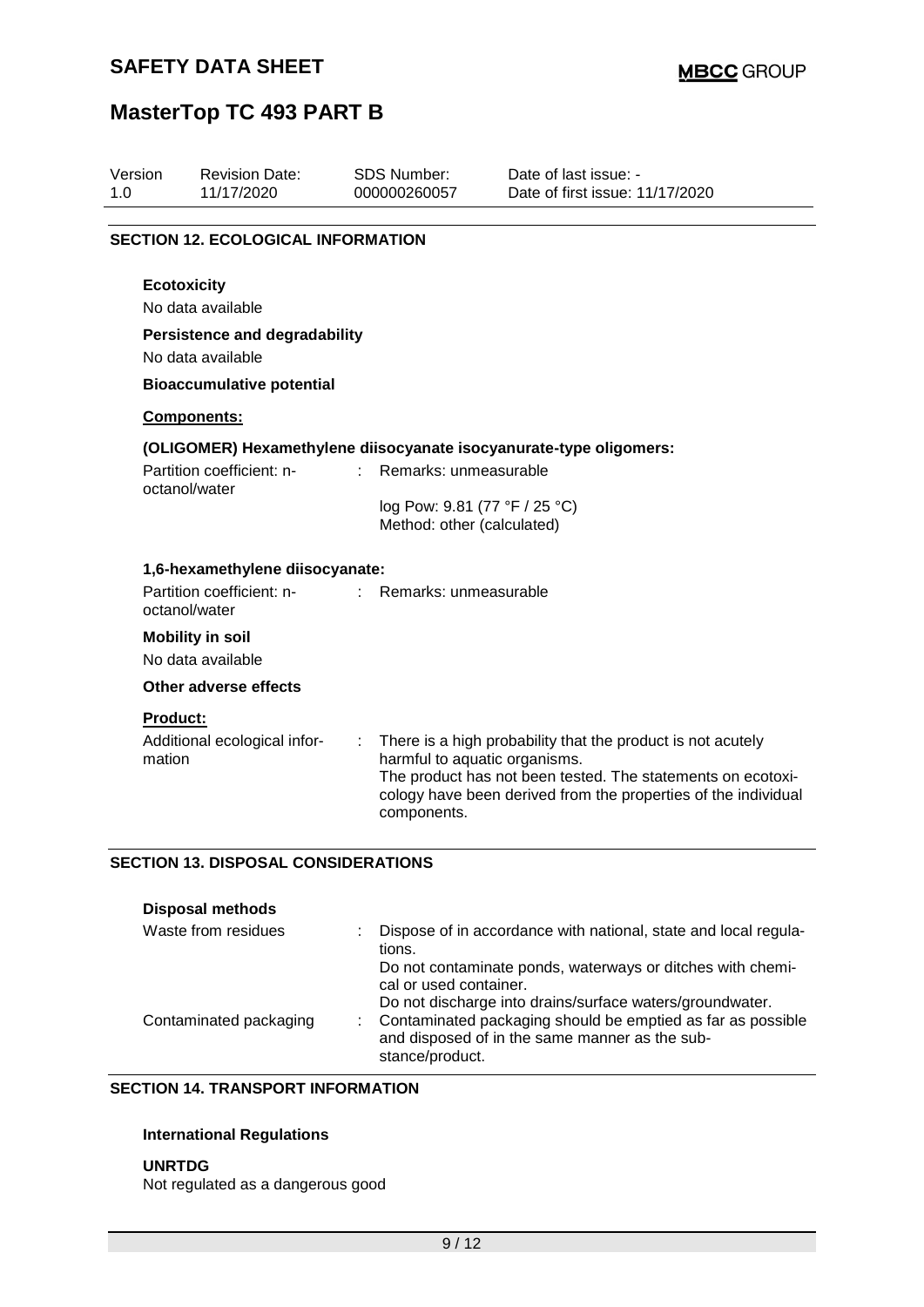| Version<br>1.0   | <b>Revision Date:</b><br>11/17/2020                                                                                 | SDS Number:<br>000000260057 | Date of last issue: -<br>Date of first issue: 11/17/2020 |  |  |
|------------------|---------------------------------------------------------------------------------------------------------------------|-----------------------------|----------------------------------------------------------|--|--|
| <b>IATA-DGR</b>  | Not regulated as a dangerous good                                                                                   |                             |                                                          |  |  |
| <b>IMDG-Code</b> | Not regulated as a dangerous good                                                                                   |                             |                                                          |  |  |
|                  | Transport in bulk according to Annex II of MARPOL 73/78 and the IBC Code<br>Not applicable for product as supplied. |                             |                                                          |  |  |
|                  | Domestic regulation                                                                                                 |                             |                                                          |  |  |
|                  | <b>49 CFR</b><br>Not regulated as a dangerous good                                                                  |                             |                                                          |  |  |
|                  | <b>SECTION 15. REGULATORY INFORMATION</b>                                                                           |                             |                                                          |  |  |
|                  | The ingredients of this product are reported in the following inventories:                                          |                             |                                                          |  |  |

| <b>TSCA</b> | : On the inventory, or in compliance with the inventory |
|-------------|---------------------------------------------------------|
|-------------|---------------------------------------------------------|

### **SECTION 16. OTHER INFORMATION**

#### **Further information**

**NFPA 704: HMIS® IV:**





HMIS® ratings are based on a 0-4 rating scale, with 0 representing minimal hazards or risks, and 4 representing significant hazards or risks. The "\*" represents a chronic hazard, while the "/" represents the absence of a chronic hazard.

#### **Full text of other abbreviations**

| <b>ACGIH</b>         | : USA. ACGIH Threshold Limit Values (TLV)                     |
|----------------------|---------------------------------------------------------------|
| <b>ACGIHTLV</b>      | : American Conference of Governmental Industrial Hygienists - |
|                      | threshold limit values (US)                                   |
| <b>NIOSH</b>         | : NIOSH Pocket Guide to Chemical Hazards (US)                 |
| <b>NIOSH REL</b>     | : USA. NIOSH Recommended Exposure Limits                      |
| ACGIH / TWA          | : 8-hour, time-weighted average                               |
| ACGIHTLV / TWA value | : Time Weighted Average (TWA):                                |
| NIOSH / Ceil_Time    | : Ceiling Limit Value and Time Period (if specified):         |
| NIOSH / REL value    | : Recommended exposure limit (REL):                           |
|                      |                                                               |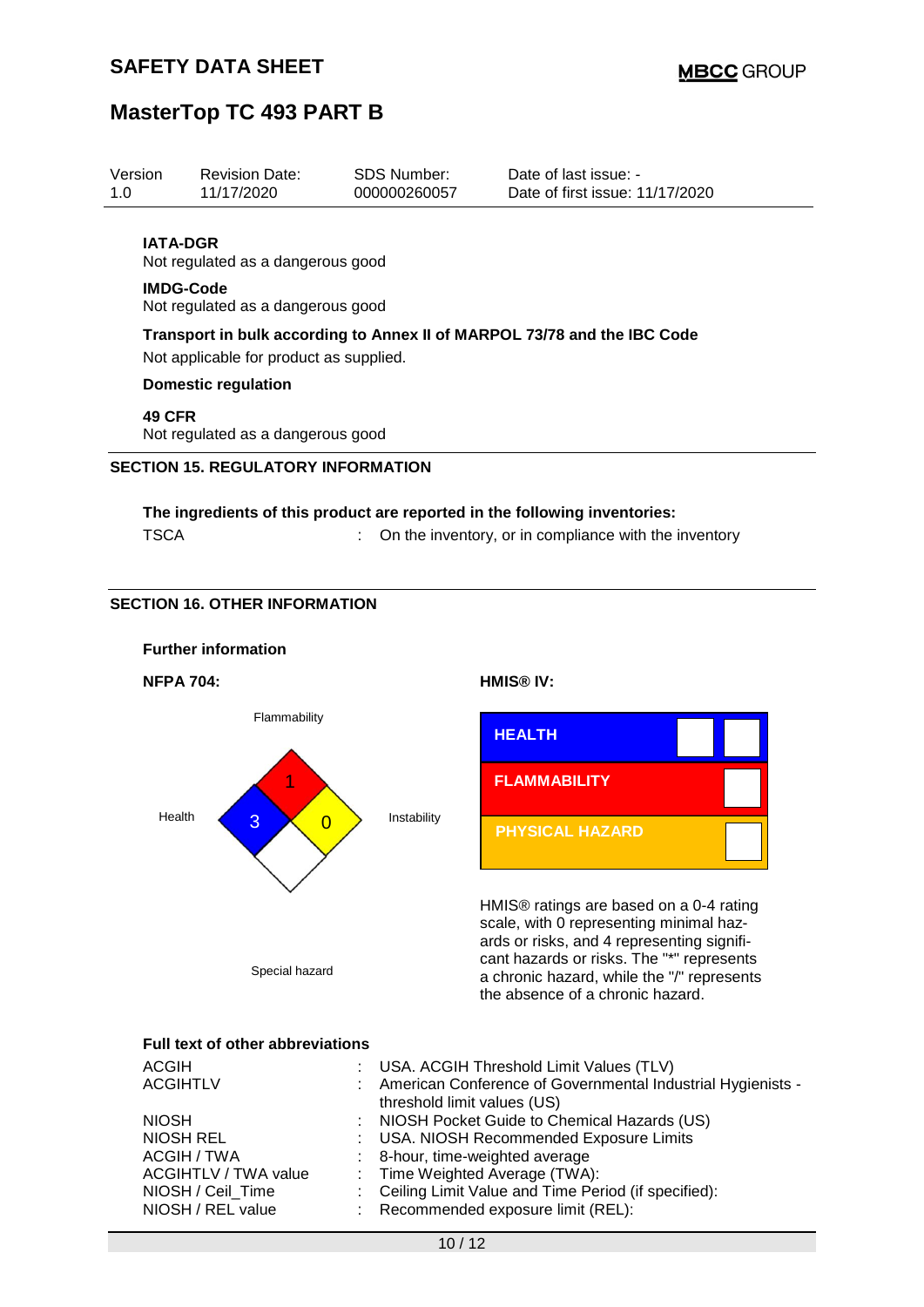| Version<br>1.0 | <b>Revision Date:</b><br>11/17/2020      | SDS Number:<br>000000260057 | Date of last issue: -<br>Date of first issue: 11/17/2020                                                                                                                                                                                                                                                                                                                                                                                                                                                                                                                                                                                                                                                                                                                                                                                                                                                                                                                                                                                                                                                                                                                                                                                                                                                                                                                                                                                                                                                                                                                                                                                                                                                                                                                                                                                                                                                                                                                                                                                                                                                                                                                                                                                                                                                                                                                                                                                                                                                                                                                                                                                                                                                                                                                                                                                                                                                                                                                                                                                                                   |
|----------------|------------------------------------------|-----------------------------|----------------------------------------------------------------------------------------------------------------------------------------------------------------------------------------------------------------------------------------------------------------------------------------------------------------------------------------------------------------------------------------------------------------------------------------------------------------------------------------------------------------------------------------------------------------------------------------------------------------------------------------------------------------------------------------------------------------------------------------------------------------------------------------------------------------------------------------------------------------------------------------------------------------------------------------------------------------------------------------------------------------------------------------------------------------------------------------------------------------------------------------------------------------------------------------------------------------------------------------------------------------------------------------------------------------------------------------------------------------------------------------------------------------------------------------------------------------------------------------------------------------------------------------------------------------------------------------------------------------------------------------------------------------------------------------------------------------------------------------------------------------------------------------------------------------------------------------------------------------------------------------------------------------------------------------------------------------------------------------------------------------------------------------------------------------------------------------------------------------------------------------------------------------------------------------------------------------------------------------------------------------------------------------------------------------------------------------------------------------------------------------------------------------------------------------------------------------------------------------------------------------------------------------------------------------------------------------------------------------------------------------------------------------------------------------------------------------------------------------------------------------------------------------------------------------------------------------------------------------------------------------------------------------------------------------------------------------------------------------------------------------------------------------------------------------------------|
|                | NIOSH REL / TWA<br>NIOSH REL / C         |                             | Time-weighted average concentration for up to a 10-hour<br>workday during a 40-hour workweek<br>Ceiling value not be exceeded at any time.                                                                                                                                                                                                                                                                                                                                                                                                                                                                                                                                                                                                                                                                                                                                                                                                                                                                                                                                                                                                                                                                                                                                                                                                                                                                                                                                                                                                                                                                                                                                                                                                                                                                                                                                                                                                                                                                                                                                                                                                                                                                                                                                                                                                                                                                                                                                                                                                                                                                                                                                                                                                                                                                                                                                                                                                                                                                                                                                 |
|                | Very Persistent and Very Bioaccumulative |                             | AICS - Australian Inventory of Chemical Substances; ASTM - American Society for the Testing of<br>Materials; bw - Body weight; CERCLA - Comprehensive Environmental Response, Compensa-<br>tion, and Liability Act; CMR - Carcinogen, Mutagen or Reproductive Toxicant; DIN - Standard of<br>the German Institute for Standardisation; DOT - Department of Transportation; DSL - Domestic<br>Substances List (Canada); ECx - Concentration associated with x% response; EHS - Extremely<br>Hazardous Substance; ELx - Loading rate associated with x% response; EmS - Emergency<br>Schedule; ENCS - Existing and New Chemical Substances (Japan); ErCx - Concentration asso-<br>ciated with x% growth rate response; ERG - Emergency Response Guide; GHS - Globally Har-<br>monized System; GLP - Good Laboratory Practice; HMIS - Hazardous Materials Identification<br>System; IARC - International Agency for Research on Cancer; IATA - International Air Transport<br>Association; IBC - International Code for the Construction and Equipment of Ships carrying Dan-<br>gerous Chemicals in Bulk; IC50 - Half maximal inhibitory concentration; ICAO - International Civil<br>Aviation Organization; IECSC - Inventory of Existing Chemical Substances in China; IMDG - In-<br>ternational Maritime Dangerous Goods; IMO - International Maritime Organization; ISHL - Indus-<br>trial Safety and Health Law (Japan); ISO - International Organisation for Standardization; KECI -<br>Korea Existing Chemicals Inventory; LC50 - Lethal Concentration to 50 % of a test population;<br>LD50 - Lethal Dose to 50% of a test population (Median Lethal Dose); MARPOL - International<br>Convention for the Prevention of Pollution from Ships; MSHA - Mine Safety and Health Admin-<br>istration; n.o.s. - Not Otherwise Specified; NFPA - National Fire Protection Association; NO(A)EC<br>- No Observed (Adverse) Effect Concentration; NO(A)EL - No Observed (Adverse) Effect Level;<br>NOELR - No Observable Effect Loading Rate; NTP - National Toxicology Program; NZIoC - New<br>Zealand Inventory of Chemicals; OECD - Organization for Economic Co-operation and Develop-<br>ment; OPPTS - Office of Chemical Safety and Pollution Prevention; PBT - Persistent, Bioaccumu-<br>lative and Toxic substance; PICCS - Philippines Inventory of Chemicals and Chemical Substanc-<br>es; (Q)SAR - (Quantitative) Structure Activity Relationship; RCRA - Resource Conservation and<br>Recovery Act; REACH - Regulation (EC) No 1907/2006 of the European Parliament and of the<br>Council concerning the Registration, Evaluation, Authorisation and Restriction of Chemicals; RQ -<br>Reportable Quantity; SADT - Self-Accelerating Decomposition Temperature; SARA - Superfund<br>Amendments and Reauthorization Act; SDS - Safety Data Sheet; TCSI - Taiwan Chemical Sub-<br>stance Inventory; TSCA - Toxic Substances Control Act (United States); UN - United Nations;<br>UNRTDG - United Nations Recommendations on the Transport of Dangerous Goods; vPvB - |

Revision Date : 11/17/2020

We support worldwide Responsible Care® initiatives. We value the health and safety of our employees, customers, suppliers and neighbors, and the protection of the environment. Our commitment to Responsible Care is integral to conducting our business and operating our facilities in a safe and environmentally responsible fashion, supporting our customers and suppliers in ensuring the safe and environmentally sound handling of our products, and minimizing the impact of our operations on society and the environment during production, storage, transport, use and disposal of our products.

IMPORTANT: WHILE THE DESCRIPTIONS, DESIGNS, DATA AND INFORMATION CONTAINED HEREIN ARE PRESENTED IN GOOD FAITH AND BELIEVED TO BE ACCURATE , IT IS PROVIDED FOR YOUR GUIDANCE ONLY. BECAUSE MANY FACTORS MAY AFFECT PROCESSING OR APPLICATION/USE, WE RECOMMEND THAT YOU MAKE TESTS TO DETERMINE THE SUITABILITY OF A PRODUCT FOR YOUR PARTICULAR PURPOSE PRIOR